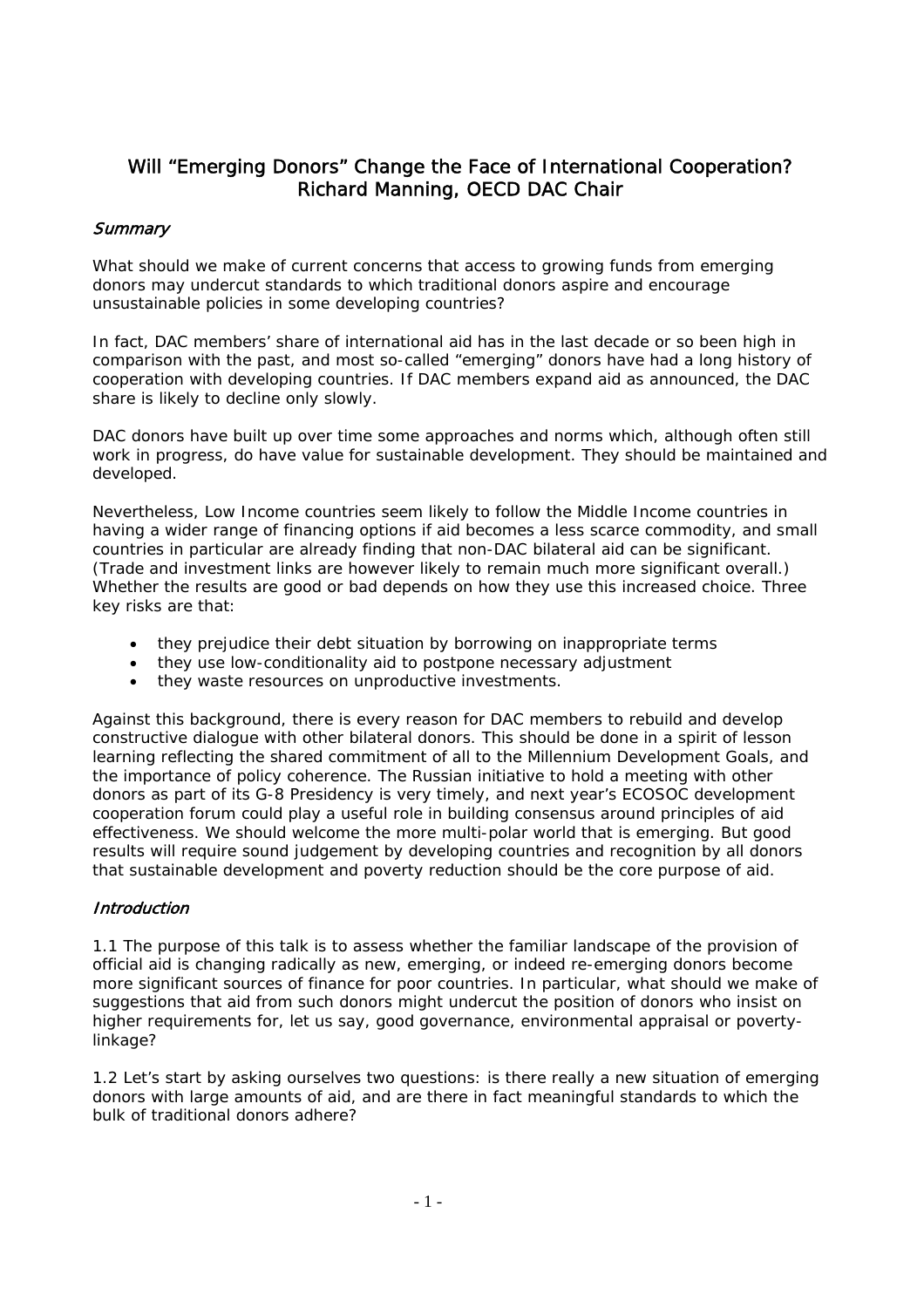#### Emerging Donors: what's new?

2.1 On the first point, it is true that the 1990's and the early years of this century did see aid from the 22 member countries of the OECD Development Assistance Committee (DAC) reach routinely some 95% of all international aid. However I would argue that these were exceptional times, and that a greater degree of DAC/non-DAC competition or at least coexistence has in fact been the norm. Admittedly, if you go right back to 1960, the original membership of the Development Assistance Group, the predecessor of the DAC, did cover most of the significant aid donors of the day. (For the record, the list comprised Belgium, Canada, France, Germany, Italy, Portugal, the United Kingdom, the United States and the Commission of the European Economic Community, joined almost immediately by first Japan and then the Netherlands.) But even by then, the Russians had famously replaced the US and the World Bank as sponsors of the Aswan Dam, and indeed India and other Asian Commonwealth countries had been providing technical assistance under the Colombo Plan since 1950. In 1961, Kuwait established the first of the Middle East funds: one can understand the dislike of most of the well-established and professional Middle Eastern donor agencies of being referred to as "emerging donors". I shall therefore use the more accurate, if pedantic phrase "non-DAC donors" in this talk.



#### Chart I: Net ODA by major donor group, 1969-97 (Constant USD, five-year averages)

1. Council for Mutual Economic Assistance: Bulgaria, Czechoslovakia, German Democratic Republic, Hungary, Poland, Romania and the USSR.

2.2 As Chart 1 shows, for most of the period of the Cold War, the countries of the CMEA (the former Soviet Union and its Warsaw Pact allies) accounted for nearly 10% of aid. In addition, China undertook some significant and high-profile interventions, most notably the Tan-Zam railway, which was probably the biggest construction project undertaken anywhere in Africa in the 1960s and 1970's, and where at a time when DAC donors almost never covered any local costs China took a much more generous attitude – even if raising the local currency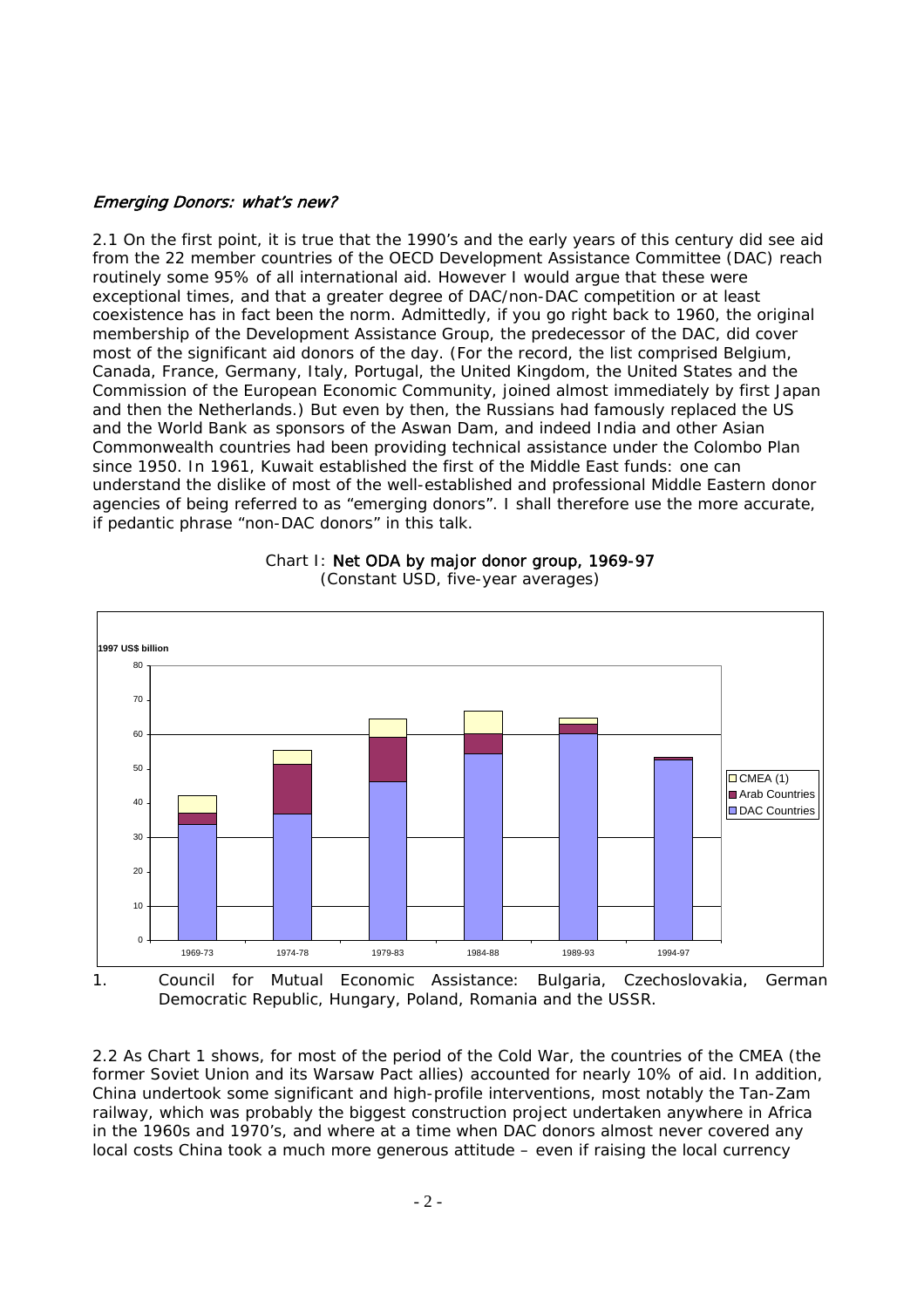largely by sales of Chinese consumer goods. China and India have long been major donors to some neighbouring countries, notably Nepal. A measure of their respective weight as loan providers is that China' costs for HIPC debt relief are of the same order of magnitude as those of Kuwait, whereas India's are roughly a tenth of the amount.

2.3 The mid-1970s saw DAC aid plummet as a share of total aid, as the Middle Eastern donors swiftly built up their programmes in the wake of the first oil shock of 1974. This was the era of the setting up of the International Fund for Agricultural Development on a tripartite funding model, with the Middle Eastern donors having a stake similar to that of DAC members. The Arab and OPEC Funds became very significant sources of finance. The DAC had annual consultations with them as a group. In 1978, the OPEC countries accounted for 30% of all aid worldwide. But this proved the high water mark, and though there was some renewed increase after the 1979 oil shock and again around the time of the first Gulf War, the OPEC and Middle Eastern donors became less significant sources of aid, even though for some of them, the share of aid in their economies routinely exceeded the 0.7% target.

2.4 The collapse of the Soviet Union and the constrained position of the OPEC countries until the last three years or so meant that DAC donors, from about 1993 on, once more accounted for perhaps 95% of all international aid for almost a decade – for the first part of which, their own aid was also itself declining in real terms. This meant that developing countries which could not access the capital markets or readily attract foreign investment were, in historical terms, unusually dependent on DAC members for very scarce concessional aid– either bilaterally or on multilateral agencies which essentially themselves depended on DAC finance.

2.5 What are the signs for the future? Will DAC members continue to be vastly the predominant source of aid finance, or will others now start assuming a much larger share than hitherto?

2.6 Let us look at four main groups.

2.7 The first is the group of OECD members who are not members of the DAC – countries like Turkey, Korea, Mexico and several European countries. Almost all these counties have ambitious plans to scale up their aid. Some are already significant players. Korea reported \$423 million of ODA on DAC definitions for 2004 and Turkey \$339 million –figures already larger than two existing DAC members in absolute terms. Indeed Korea's would be larger still if it were not for the fact that it does not claim credit for its assistance to North Korea. In terms of country effort, Iceland reported flows of 0.18% of GNI in 2004 –also higher than two DAC members – and both the Czech Republic and Turkey 0.11%. The non-DAC OECD members of the EU (the Czech Republic, Hungary, Poland and Slovakia, all of course with a history as donors under the CMEA, some on a major scale) have commitments under the EU decisions last May to make their best endeavours to reach 0.17% of GNI by 2010 and 0.33% by 2015. Korea has announced that it is aiming to reach a programme of \$1 billion by 2010, and, along with Poland and Turkey, has informed us that it plans to join the DAC in the same timescale. All in all, one might expect the non-DAC OECD countries combined at least to double their current ODA of a little over \$1 billion by 2010.

2.8 The second group, that of the new EU member states not members of the OECD, is similarly to make best endeavours to reach 0.17% of GNI by 2010 and 0.33% by 2015. The absolute amounts from this group will be small given the size of their economies.

2.9 One can expect that for both these groups, DAC "standards" will be a key point of reference. Indeed the need to apply existing DAC Recommendations – notably on untying of financial aid and investment-related technical cooperation to Least Developed Countries – is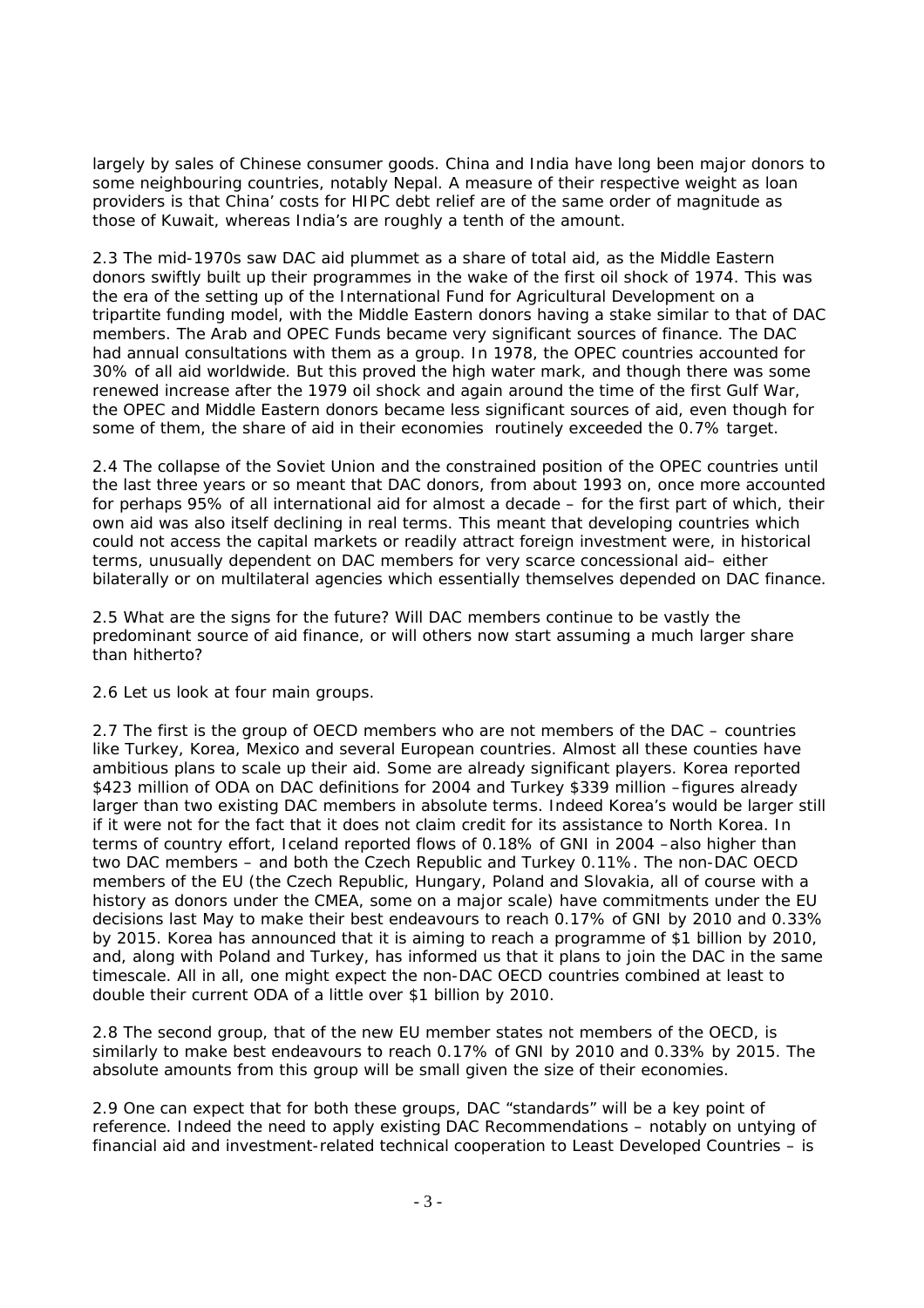one reason why some time will be needed before non-DAC OECD countries fully join the DAC. Both groups are keenly interested in what the donor behaviour encouraged in the Paris Declaration of last year may mean for them and in particular for how they can maintain a degree of "visibility" for their growing aid efforts in a world of greater harmonisation.

2.10 The third group, to which I have already alluded, is that of the Middle East and OPEC countries and funds. These donors form a rather cohesive group, from whom DAC members could indeed learn in terms of harmonisation. It is routine for these agencies to consult each other on projects and use one another's documentation. Another positive feature is that they provide almost all aid on an untied basis. They have however been conservative in two respects, firstly by limiting themselves very largely to project finance, and secondly by providing most of this finance in loan (or Islamic banking) form. In a world where DAC donors – and more recently soft funds like IDA - have been increasingly providing grant financing, often on a more programmatic basis, poor and indebted countries have often preferred finance from these cheaper and more flexible sources, despite higher conditionality.

2.11 Once again, the oil market has delivered the Middle East and OPEC countries and funds greatly enhanced possibilities. DAC figures, which are somewhat incomplete, suggest that their contributions in the recent past have been in the range of \$2-3 billion a year, mainly from Saudi Arabia, or no more than 4% of total ODA, far below the proportion regarded as normal for most of the 1980s. There seems every reason to suppose that this will increase, but that the rate of increase will be constrained by the factors mentioned above. And just as many of the countries in the first two groups are likely to prioritise the Balkans and the Former Soviet Union (including Central Asia), so the Middle Eastern Funds are likely to continue to prioritise the Muslim world and Africa.

2.12 The fourth group is the most disparate, and the subject of the greatest current interest: the non-OECD donors which provide aid but fall outside the second and third groups I have identified. Two of these report their aid against DAC norms. For Israel, this shows that, leaving on one side first year costs of refugees arriving in Israel, the programme is in most years of the order of \$10-20 million. For Chinese Taipei, the figure for 2004 is \$421 million, of the same order of magnitude therefore as Korea.

2.13 Regrettably, we do not have comparable figures for other non-OECD countries. However, let me give you a brief tour. In the Western Hemisphere, Venezuela has long had a role as an OPEC member, both bilaterally and through multilateral channels, including the OPEC Fund. It has been an important source of funding in some Caribbean and Latin American countries, and appears to be embarking on a broader range of cooperation with selected countries, based on clear political objectives. Chile has developed the capacity to deliver a bilateral programme, and has been prominent in discussions on innovative sources of finance. Brazil of course plays a major role both bilaterally and multilaterally, including within the Lusophone Commonwealth, and has also been prominent in discussions of innovative finance. South Africa has only a modest bilateral programme, but its economic weight in its region gives it considerable influence in the development of its neighbours over a wide area. Russia continues to be a prime source of assistance to some countries of the Commonwealth of Independent States, and is considering a more formal structure for delivering aid. It clearly has the financial capacity to play a growing role. In Asia, countries like Malaysia and Thailand have shown particular interest in relations with the DAC (indeed Malaysia last year asked to join, something that we were not able to respond to positively at this stage with so many OECD countries not yet members), and are beginning to develop bilateral programmes going beyond Colombo Plan training and technical assistance. I should note that Japan has encouraged them and other Asian countries to provide expertise to Africa with Japanese finance, a creative piece of "triangular cooperation".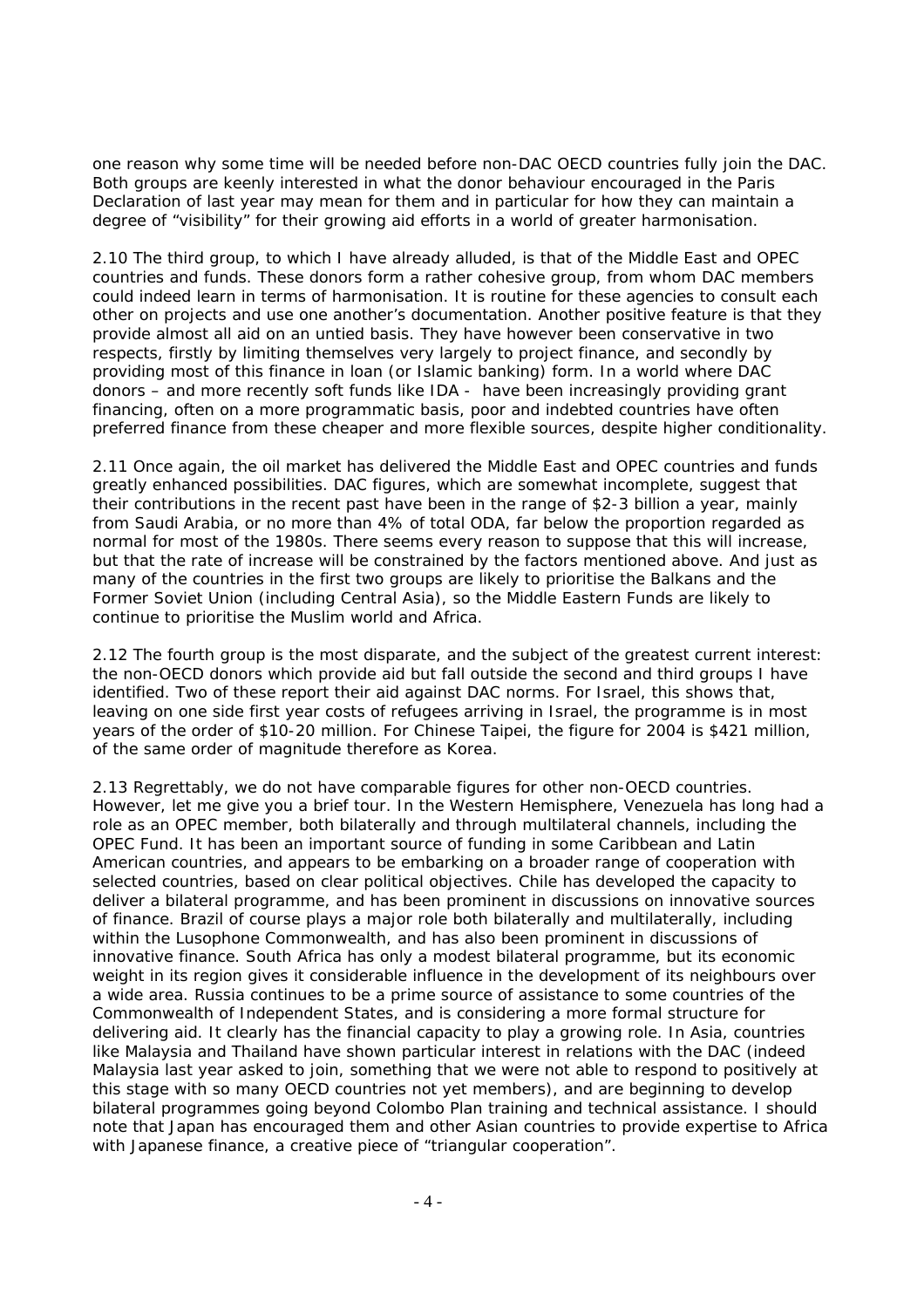2.14 The two "heavyweights" which are much discussed at present are India and China. Both have long been donors, as recorded above, and – on a much larger scale – aid recipients. It is worth pausing for a moment to look at how aid  $to$  these countries has evolved.</u>

|                                                             | 2000  | 2001  | 2002  | 2003  | 2004  | 2005  |  |
|-------------------------------------------------------------|-------|-------|-------|-------|-------|-------|--|
| <b>Net Multilateral ODA</b>                                 |       |       |       |       |       |       |  |
| China                                                       | 460   | 346   | 231   | 162   | 39    | N/A   |  |
| India                                                       | 847   | 824   | 680   | 555   | 667   | N/A   |  |
|                                                             |       |       |       |       |       |       |  |
| of which, IDA (by IDA Fiscal Year)<br>(Gross Disbursements) |       |       |       |       |       |       |  |
| China                                                       | 420   | 345   | 260   | 153   | 105   | 66    |  |
| India                                                       | 949   | 1,031 | 1,218 | 805   | 994   | 1,051 |  |
|                                                             |       |       |       |       |       |       |  |
| (Principal Repayments)                                      |       |       |       |       |       |       |  |
| China                                                       | 57    | 78    | 100   | 127   | 166   | 206   |  |
| India                                                       | 336   | 385   | 427   | 483   | 539   | 594   |  |
|                                                             |       |       |       |       |       |       |  |
| <b>Net DAC Bilateral ODA</b>                                |       |       |       |       |       |       |  |
| China                                                       | 1,256 | 1,086 | 1,212 | 1,140 | 1,585 | N/A   |  |
| India                                                       | 650   | 904   | 785   | 384   | 21    | N/A   |  |

Table 1: A Tale of Two Countries (disbursements of ODA to China and India, USD million)

2.15 Multilateral aid to these two countries has developed as one might expect, falling to near zero in net terms to China as she repays IDA credits after graduation and staying around \$0.6 billion or so a year to still-poor India (it is interesting to note, however that in 2003 and 2004 Bangladesh received more multilateral aid in net terms than India). The bilateral picture however is quite surprising. Net flows to China from DAC members increased in 2004 to nearly \$1.6 billion, the largest since 1999, while net flows to India shrank to the extraordinary figure of just \$21 million. This curious picture is likely to reverse as Japan – by far the largest donor to China - ceases soft loans to China from 2008, and as the effects of India's decision to pay off aid loans to most DAC members work out of the system. But India's highly selective attitude to bilateral aid will probably mean that its bilateral ODA receipts will continue to be modest even in comparison with those of China, despite its much broader poverty.

2.16 Looked at as donors, both countries seem likely to develop larger and more ambitious programmes which – as has been the case for many other donors – take account of broader political and economic interests. In both cases, aid in the strict sense is, and seems likely to remain, much less significant for the developing world than the impact of their policies on trade and of their investment, not least by State-owned companies. As an important forthcoming study from the OECD Development Centre on the impact of China and India on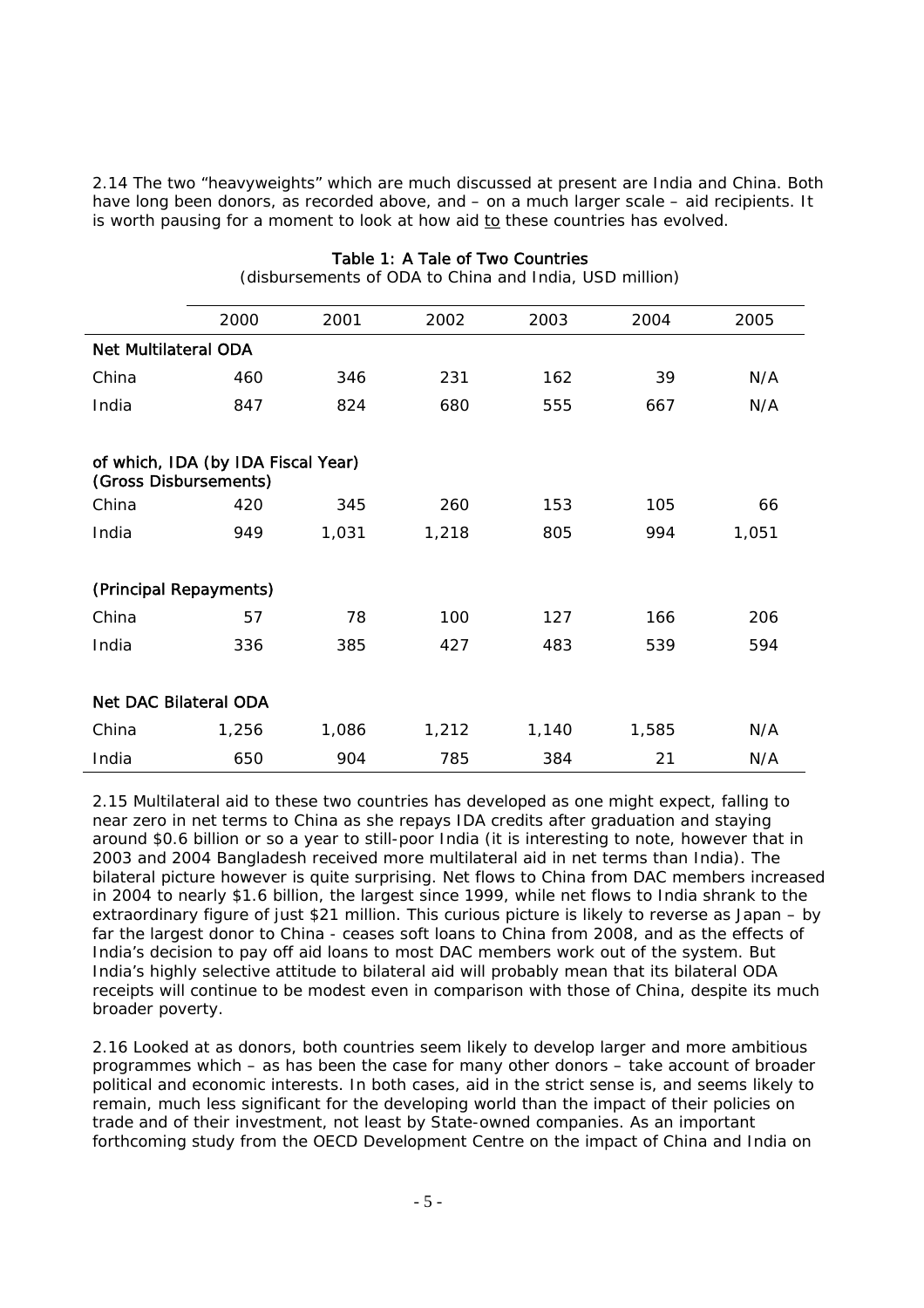Africa makes clear, the effect of the two giants' demand for commodities and their ability to export cheap labour-intensive manufactures has major implications for the whole development paradigm in Africa.

2.17 China's commitments at the Millennium Review Summit show the variety of channels envisaged for China's contribution to the development process. They include:

- Zero tariff treatment to certain products from all the 39 least-developed countries (LDCs) which have diplomatic relations with China, covering most of the Chinabound exports from these countries.
- Expansion of aid to the Heavily Indebted Poor Countries (HIPCs) and LDCs and a commitment to write off or forgive in other ways, within the next two years, all the overdue parts as of the end of 2004 of the interest-free and low-interest governmental loans owed by HIPCs having diplomatic relations with China.
- Within the next three years, provision of \$10 billion in concessional loans and preferential export buyer's credit to developing countries to improve their infrastructure and promote cooperation between enterprises on both sides.
- Also in the next three years, increased assistance in the form of anti-malaria drugs and other medicines, helping set up and improve medical facilities and training medical staff.
- Training 30,000 personnel of various professions for developing countries within the next three years so as to help relevant countries to speed up their human resources development.

2.18 In the case of Africa, a more recent Chinese policy statement sets out the general principles and objectives of its policy as:

- Sincerity, friendship and equality
- Mutual benefit, reciprocity and common prosperity
- Mutual support and close coordination
- Learning from each other and seeking common development.

As types of cooperation to these ends, the policy statement lists three main headings, economic; education, science, culture, health and social aspects; and peace and security. This classification covers everything from tourism through disaster relief to military cooperation. Activities that the DAC would score as official development assistance would be only a modest part of this wide-ranging policy concept. It is similarly not at all clear what proportion of the headline \$10 billion pledge at the Millennium Review Summit would count as genuinely concessional in character. It is worth noting that it is the Chinese Ministry of Foreign Commerce (MOFCOM) which is the lead agency on provision of bilateral aid, just as it is in handling China's receipt of bilateral aid.

2.19 India's own plans similarly combine a variety of instruments, going well beyond its traditionally strong role in training and technical assistance and highly concessional aid to its neighbours. Its proposed Indian Development Initiative, not yet approved by Cabinet, puts emphasis on a new lending instrument, under which India would borrow on the international capital markets and then on-lend on concessional terms to less credit-worthy countries in sub-Saharan Africa and elsewhere. At least 85% of the value of such loans would be tied to Indian procurement, and India plans to scale up to annual provision of perhaps \$300-400 million to Africa, roughly ten times the level of 2004/05. In addition, India has offered \$200 million for regional programmes under NePAD and \$500 million in Exim Bank lines of credit to West African countries under its Techno-Economic Approach for Africa-Indian Movement,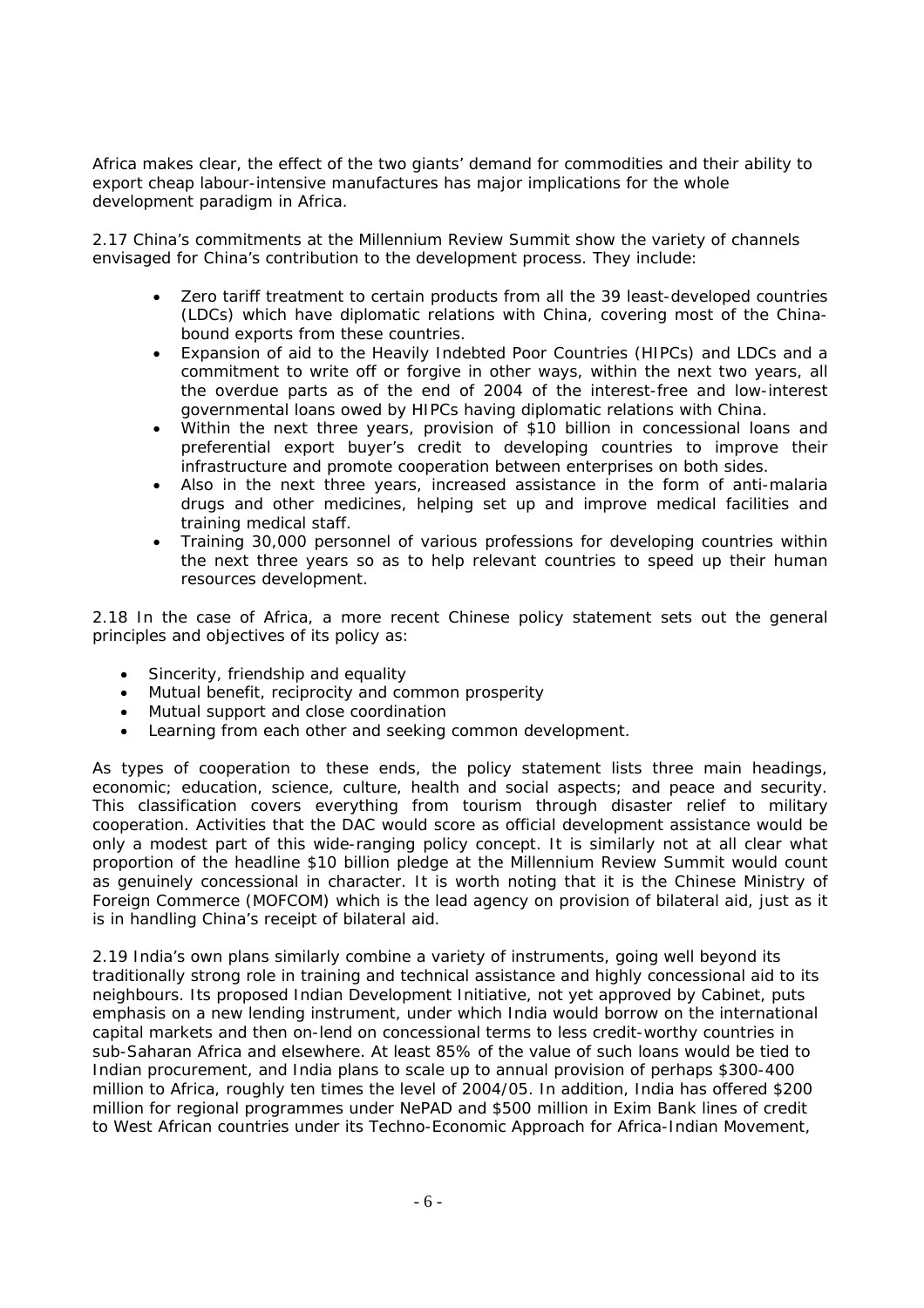or "TEAM-9". The latter funds, presumably non-concessional, would help finance setting up of various projects by Indian companies in the countries concerned.

2.20 The mix between concessional and non-concessional funding, and the difficulty of relating announcements of commitments to actual prospective disbursements, makes it difficult to reach a clear view of the likely scale of aid from these countries in the near term. But, to put the various statements into perspective, DAC members have committed themselves to increases which the Secretariat estimate would lead to a 60% increase in DAC aid from 2004 to 2010, reaching a level in the latter year of nearly \$130 billion at 2004 prices and exchange rates. Even allowing for the fact that in the short term one-off debt relief will be an important element of the increase, an expansion on this scale would mean that DAC aid will be the dominant source of concessional official finance for a good time to come. So the issue is less the fact that non-DAC donors look to be scaling up significantly from a low base than the fact that aid seems likely to be a somewhat less scarce commodity over the next five years than it was at least in the 1990s.

### Are "Standards" at Risk?

3.1 Secondly, should we be concerned that non-DAC donors may not apply DAC "standards"? What, indeed, are these standards? Are we not in danger of appearing patronising even to use such a term?

3.2 Certainly, the DAC itself is a diverse group. Contrary to the view of some developing countries and civil society advocates, we are a long way from a group of would-be monopolists of wisdom, procedures or indeed standards. Such consensus as we have achieved has been slowly and often painfully built up by years of experience and discussion.

3.3 There are however some things we do firmly agree on, which are relevant to the issue of non-DAC donors. First we agree that official development assistance (ODA) has to meet three tests: it must be undertaken by the official sector, must have the promotion of economic development and welfare as the main objective, and must be at concessional terms. This broad definition is backed up by many detailed provisions of what may count as ODA. We would like to see all countries reporting on a comparable basis: it is particularly important to be clear when funds are concessional or not. In this connection, I have made no secret of my view that the numerical test which we currently apply to the latter, a grant element of 25% at a 10% discount rate, is badly out of date as a measure of concessionality in a world of low interest rates. It is high time that our membership faced up to this, and that we agreed on a test that would provide real assurance that all funds claimed as ODA properly meet the test of concessionality. To quote the World Bank: "The major drawback of the DAC methodology is that the fixed 10 percent discount rate used implies that even commercial loans could be deemed concessional given today's low interest environment". If this issue is not addressed, we shall put ourselves in a very weak position in discouraging lowconcessionality "aid" from non-DAC donors.

3.4 Secondly, the DAC has agreed to significant Recommendations in two key areas: terms and tying. On the former a Recommendation of 1978 specifies a norm of at least 86% for the grant element of ODA (the present DAC average is in fact over 97%, a figure which reflects a real increase in the share of grants, as well as the effects of declining interest rates). On the latter, in recognition of the well-known problems which tied aid can involve including additional costs, administrative burdens and the risk of biasing aid towards inappropriate technology, the DAC agreed in 2001 to untie financial aid and investment-related technical cooperation to least developed countries. Both these Recommendations are important indicators of what the DAC has considered to be the marks of good development practice.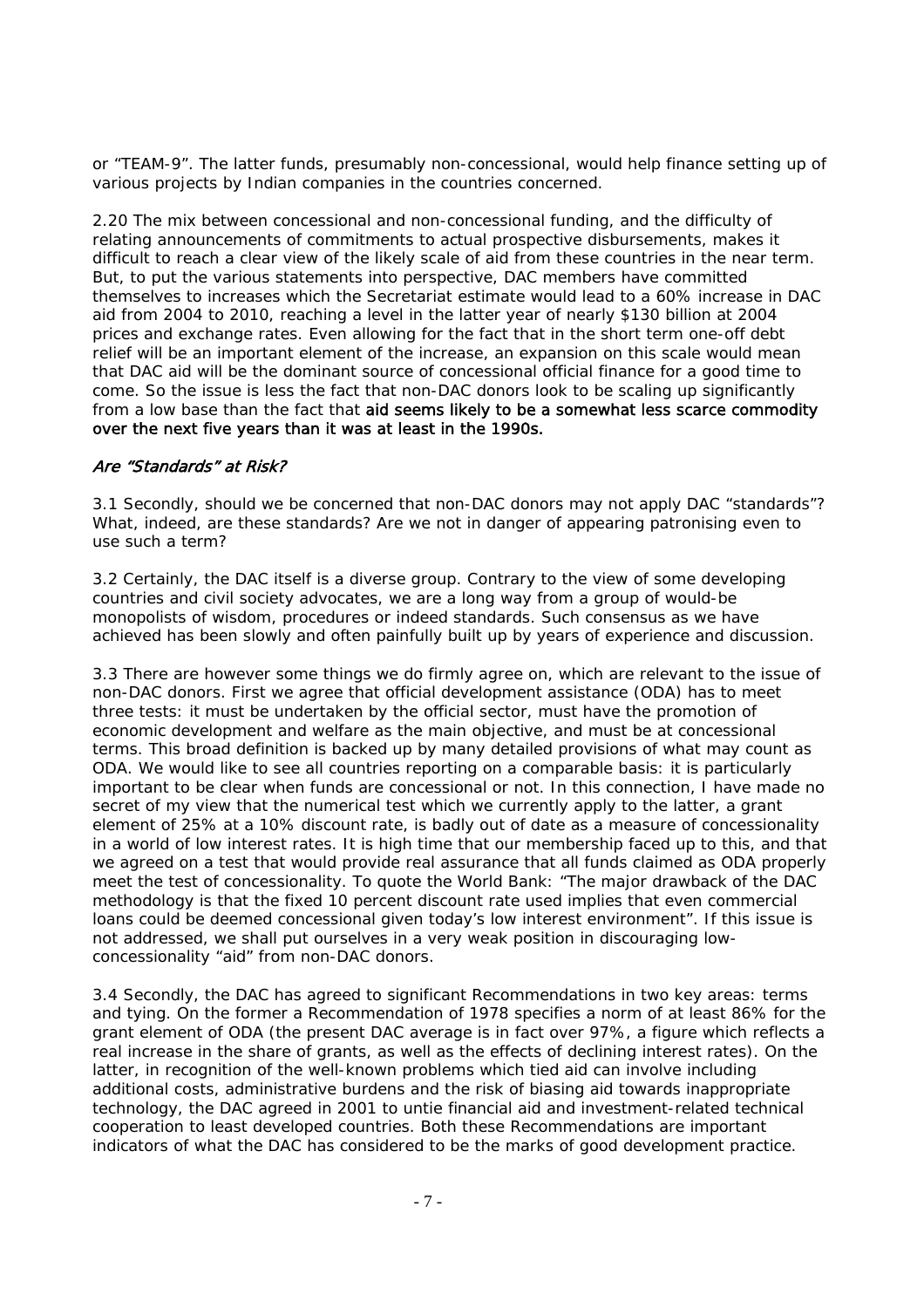Recipient countries also give them much weight. Some non-DAC donors readily meet such benchmarks – for example, as already noted, the Middle Eastern Funds are very largely untied. It is understandable that non-DAC donors with large industrial sectors are less open in this respect: after all it took DAC members 40 years to agree to untie collectively what is only a proportion of their bilateral aid. Nevertheless, the reasons why tied aid is often problematic can apply to tied aid from any source, and it is somewhat ironic that India, which now refuses to accept tied bilateral aid from others, is setting itself such a high proportion of tying in its new loan programme.

3.5 Thirdly, the DAC has promulgated over the years much guidance on good practice. This is based on the large amount of experience of what does and does not work in practice. It is not binding, even on our own Members, but has over time permeated thinking in most DAC agencies to varying degrees. A particularly clear statement of key elements was set out ten years ago in the DAC's publication "Shaping the Twenty-First Century", which not only foreshadowed the Millennium Development Goals, but also set out the basis of a true partnership approach between donors and developing countries. We would encourage non-DAC donors not only to consider this good practice, but to contribute to it with their own thinking and experience, including the experience that most of them have had as recipients of aid. Multilateral agencies have also developed important standards in matters such as environmental appraisal, resettlement and macroeconomic policy which constitute a reference framework for many DAC members.

3.6 And fourthly, along with multilateral agencies and a growing group of developing countries, we pulled together in the Paris Declaration last year a set of commitments on aid effectiveness which represents our most ambitious attempt to date to shift the behaviour of our own agencies in the direction indicated in "Shaping the Twenty-First Century". There is strong support from developing countries for this agenda, which stresses the importance of ownership by partner countries, alignment by donors of their aid to support local priorities and local delivery channels when these meet adequate standards, harmonisation and simplification of donor procedures, a stronger focus on achieving real results by both developing countries and donors, and greater mutual accountability for those results. Turning these commitments into reality, even for the DAC itself, is no light task. But we would very much encourage non-DAC donors, many of whom were represented at the High Level Forum that agreed the Declaration, to associate themselves with them. It was interesting, a few months later, to talk to one such which strongly supported the Declaration as a recipient, but had not really considered how it might apply to its own modest aid programme, and to another which was having to handle criticism from its own legislature that it should not have gone along with the Declaration without first seeking legislative agreement.

3.7 I think we should conclude that the Paris Declaration, with its targets for 2010, is work in progress for all parties. DAC members have a great deal to do themselves in areas such as predictability, use of local systems, coordinated capacity building, joint analytical work, and so on. Developing countries, who equally have much to do in strengthening their systems, developing inclusive approaches to ownership and managing for results, should be encouraging all donors, and not just DAC members and the multilaterals, to apply the principles agreed in Paris in the circumstances of each recipient. We should be working to expand the commonly agreed areas of good practice, and the emergence of other players should not inhibit this.

# A World with More Options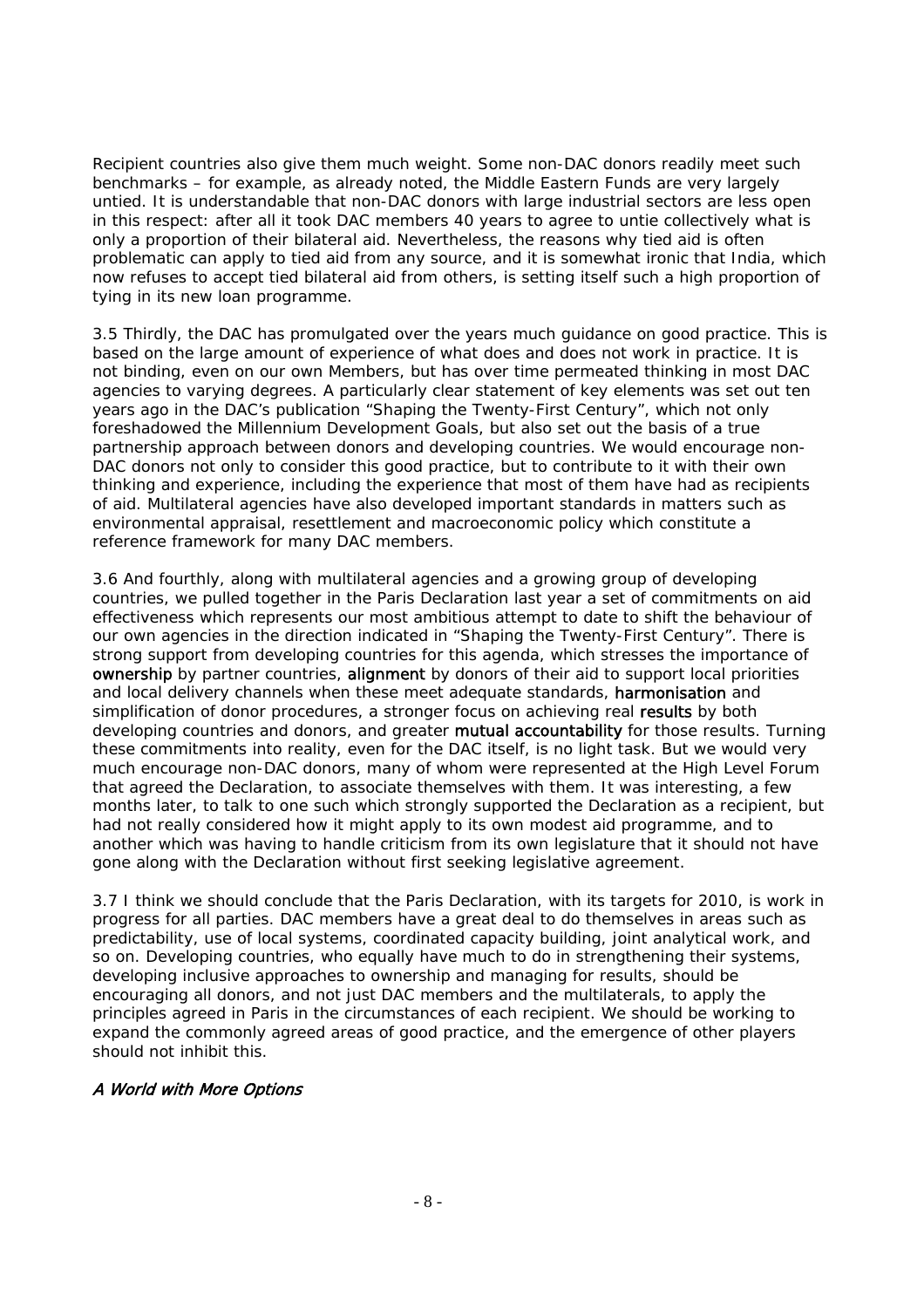4.1 I have argued above that we are seeing not so much a sudden or unprecedented fall in the DAC share of aid, but rather the consequences of the much increased range of options that many developing countries now have to finance their development.

4.2 This has been evident for years in the case of the stronger Middle Income Countries, mainly as a result of increased access to private capital. Indeed, not only is the contribution of official development assistance to most of these countries now very small indeed in relation to their economies (the fact that Thailand and India dealt with the cost of the Tsunami without recourse to any bilateral aid is just one illustration of this), but the International Financial Institutions themselves are now only marginal players except at times of crisis.

|                                    | 1983-84 | 1993-94 | 2003-04 |
|------------------------------------|---------|---------|---------|
| World Bank                         | $+10.7$ | $-0.3$  | $-4.1$  |
| African Development Bank           | $+0.3$  | $+ 1.1$ | $-0.5$  |
| Asian Development Bank             | $+1.1$  | $+ 1.4$ | $-3.0$  |
| Inter-American Development<br>Bank | $+2.5$  | $+2.4$  | $-0.1$  |
| EBRD                               | N/A     | $+0.1$  | $+0.5$  |

Table 2: Net Disbursements of Own-Resource Lending from the Multilateral Development Banks (USD, constant 2003, Two-year Average)

4.3 As Table 2 shows, the World Bank and the three major long-established Regional Development Banks have moved over the last decade to a position where not only do they no longer require capital increases but where they are routinely spending less than they are receiving – again with the exception of times of major crisis. Even their gross lending, 80% of which goes to 20 large MICs, accounts for no more than 1% of the total capital flows to these countries. With risk premiums for such borrowers having fallen from around 800 basis points in 1999 to perhaps 350 basis points today, the benefit/cost ratio of going through all the procedures which the Multilateral Development Banks have put in place over the years could be at a tipping point for many of the more market-worthy Middle Income Countries. It seems likely that unless the MDBs make it easier for their borrowers to do business with them, which is easier said than done, the borrowers will continue to go elsewhere, leaving the MDBs increasingly over-capitalised for their day-to-day business (but still a useful source of funds in times of crisis). Of course, it is a matter for some satisfaction that more countries are able to access the capital markets, and there remains in any event a significant role still to be played by MDBs and bilateral donors for the less creditworthy MICs and indeed for the fragile states amongst them.

4.4 The more interesting question may be whether for Low Income Countries the options are not also widening.

4.5 First, most DAC members are planning significant aid increases, not least in sub-Saharan Africa. DAC simulations show that, even discounting non-DAC donors, if there are across-theboard aid increases of the magnitude indicated, and if (as seems likely) China's receipts fall and India's are capped, then many African countries will be experiencing historically high levels of aid dependence by 2010. Indeed, for several, aid/GNI ratios would be well in excess of what the academic literature suggests is productive. The DAC and the World Bank are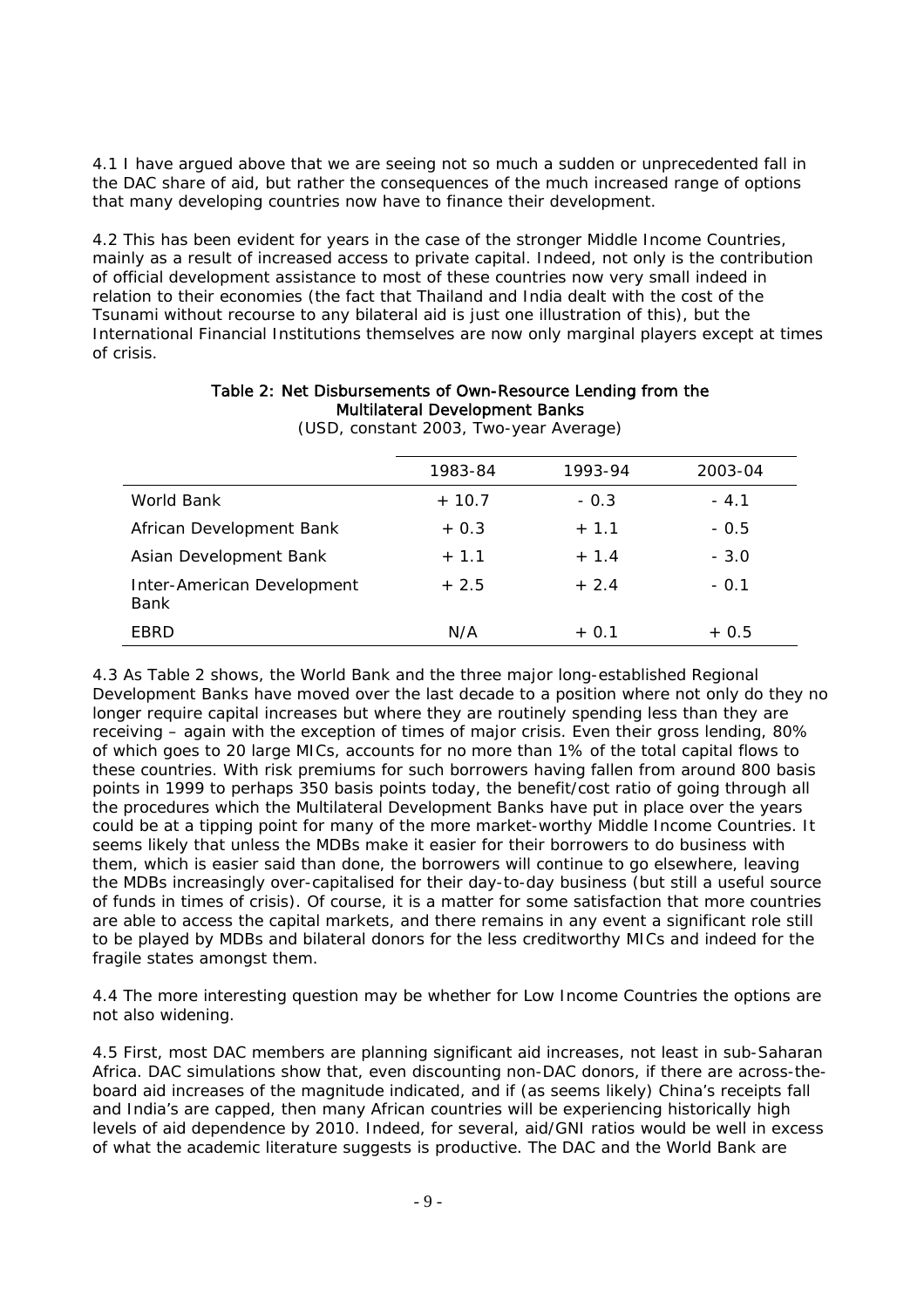currently conducting an exercise to assess what DAC members and the multilaterals are in fact planning over the next few years, in order to see if, against this background, a sensible and productive allocation of aid funds can be encouraged.

4.6 But in this situation, even relatively modest increments of aid from non-DAC donors are likely to give developing countries significant freedom of manoeuvre in relation to an established donor community that is looking to spend its money productively. This is likely to be particularly the case for small economies where indeed non-DAC donors can plausibly bankroll the economy over the medium term. A modest but perhaps telling example came to my attention on a recent visit to the Pacific. There, the Republic of Nauru recently recognised Chinese Taipei and has received considerable undisclosed assistance from them. Some of this, such as wharf construction, can be assessed as being of long-term development value for Nauru. However, there are examples of Taiwanese aid that can be construed as "shorttermist" (such as funding for fuel shipments and financing of lease payments for aircraft), which may undermine progress on the difficult but necessary reforms to move Nauru from crisis management and aid dependency to longer-term viability.

4.7 And, on top of this greater access to aid, a large number of so-called Heavily-Indebted Poor Countries are no longer heavily indebted at all. On average, African HIPC graduates have debt service to export ratios of around 6%. Many countries now considered highly successful have financed much higher levels of debt. For example, when I was serving in Bangkok in the late 1970s, Thailand's debt service to exports ratio was usually at or near 20%, which was regarded as – and indeed turned out to be – quite sustainable in an economy growing at 6% a year. Now we cannot readily apply ratios that were sustainable in a large middle-income country such as Thailand to small and very poor economies. But the fact is that ex-HIPC countries do, in many cases for the first time since the 1982 debt crisis, have some new freedom of action. The temptation to allow – once again –contractor finance and ill-considered capital projects to take precedence over financial prudence looks to be a significant challenge for such countries. Debt sustainability remains a real issue.

# Three Risks

5.1 So here are three things that could go badly wrong in Low Income Countries, particularly but not only the smaller ones, and where non-DAC donors could have force for good or ill:

- first, ex-HIPC developing countries may be tempted to use their new debt-service capacity in ways that will once again condemn them to high and unsustainable debt, whether by accessing private funds, or export credit and low-concessionality loans, including from non-DAC donors
- second, if non-DAC donors provide recurrent or unearmarked finance to a country whose other donors may be waiting for improved policies before committing large sums, necessary reform may be unduly postponed. A particular concern would be that poor standards of governance and accountability could be entrenched by the availability of such funding, just as they can by the availability of large funding from natural resource exploitation
- thirdly, if non-DAC donors do not appraise proposed investments with care, particularly in the face of pressures from their own companies and suppliers (and I speak with some experience of such pressures), we could face a new round of overambitious or unproductive capital projects which cannot be maintained.

5.2 I stress that all these are things which could go wrong. They do not have to. So what do we do to improve the chances of a positive outcome?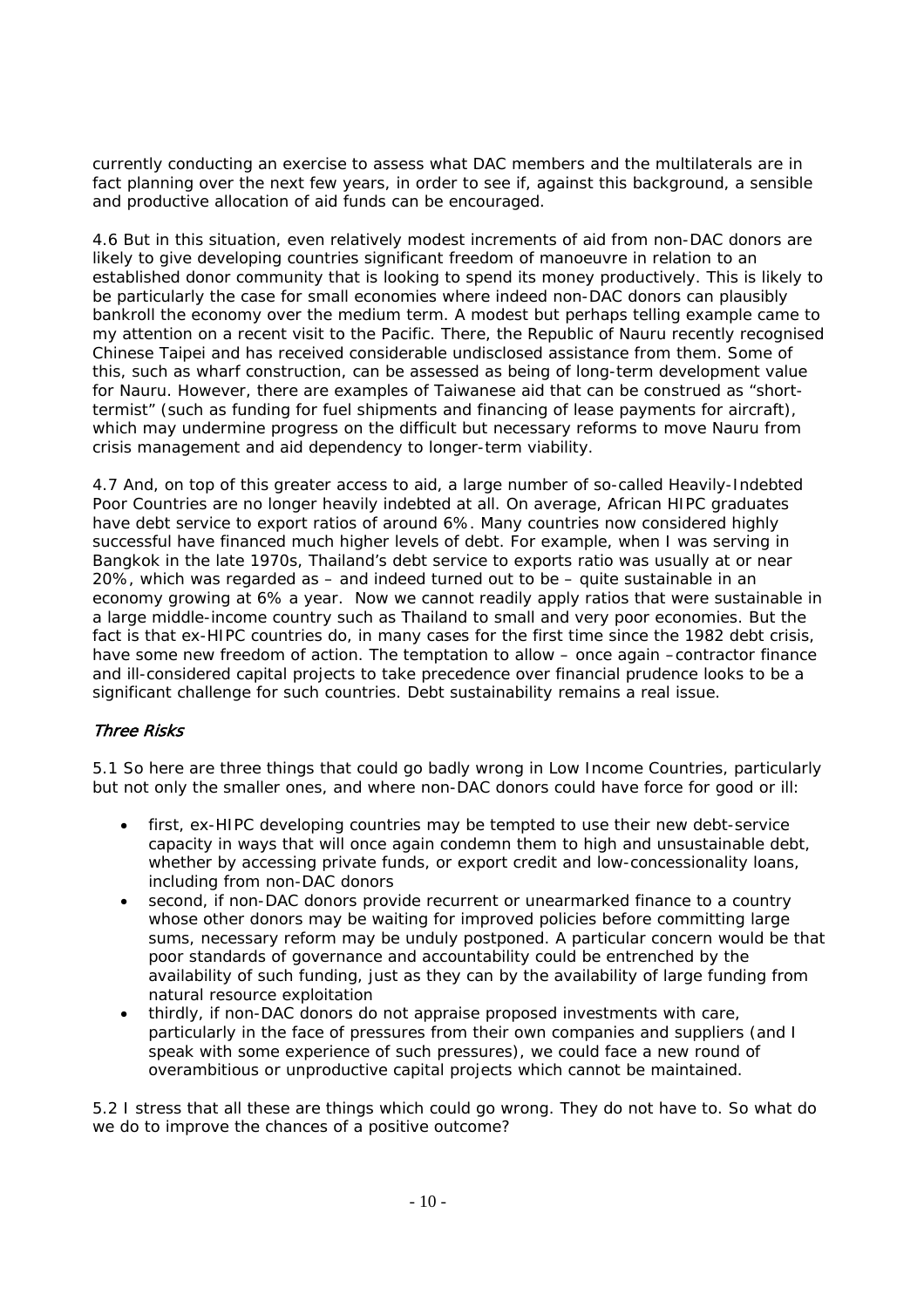#### Some Ways we Can Move Forward

6.1 The first thing is a question of attitude on our part. We should welcome, not discourage, a greater role by donors outside the DAC. It is entirely logical that we move from a world dominated by North-South flows to a much more multi-polar approach where the web of cooperation links countries of every sort. The DAC should not aspire to be a donors' cartel. Greater choice for developing countries is in principle good.

6.2 We should build our links to these other donors – or in some cases rebuild links that have atrophied. The DAC has started to do this. Last February, we and UNDP organised an initial meeting in Paris with most of the non-DAC donors. This was the first DAC meeting with non-DAC donors since a "Forum for Dialogue between Senior Officials of DAC Members and Countries with Development Cooperation Programmes", which was hosted by Mexico in 1997. The meeting went well, and we followed up by a longer meeting in September – a so-called "Structured Briefing" which enabled a more in-depth consultation with non-DAC donors. We plan a further event in the coming autumn, which we want to be more of a dialogue around issues of common concern. We aim to work particularly closely with our OECD colleagues not yet members of DAC, but all the other groups identified above are also important, and we will factor this into our outreach activities.

6.3 This needs to be matched by greater contact in-country. I was pleased to find representatives from both the People's Republic of China and Chinese Taipei represented at a recent workshop which I attended in Fiji on harmonisation in the Pacific. The recent Conference in London on Afghanistan was remarkable for the range of non-DAC bilateral donors represented. And in Addis Ababa last month I was told that India had applied to join the local Development Assistance Group, where DAC members and the main multilaterals discuss matters of common interest. I suspect that there is a lot more to be done in this direction.

6.4 In all these contacts it is important that we respect where other donors are coming from, and do not preach at them. For example, new members of the EU have taken on obligations on aid that they struggle to win support for domestically: although they should learn from the mistakes made by more established EU donors, their concerns about retaining visibility need to be listened to. Middle Income donors often start, as many DAC members did, with bilateral programmes that are linked to exports. This is understandable, but there should be scope to explore whether they accept the potential problems of untying, particularly for the least developed countries, and how we can maintain to the maximum extent the efforts of developing countries to meet international procurement standards. All donors have valid experience which all can learn from. However, on one point we can and should be firm. All countries have agreed to work towards the Millennium Development Goals, which imply a strong focus on sustainable development, poverty reduction and improved conditions of life for the poor, and we should encourage all donors to make this a key objective of their programmes. I was glad to see, in this connection, that Thailand has already produced a report on how it is contributing to the Eighth Millennium Development Goal, which calls for a partnership for development and deals with such issues as aid flows and trade access. China, too, has regularly supported the Millennium Development Goals as a framework of value for China itself, and globally.

6.5 We should also consider how far the evident interest of many non-DAC donors in triangular cooperation can be put to good use without falling into the trap of supply-led approaches. This is a potentially valuable opportunity for more understanding and lesson learning on both sides.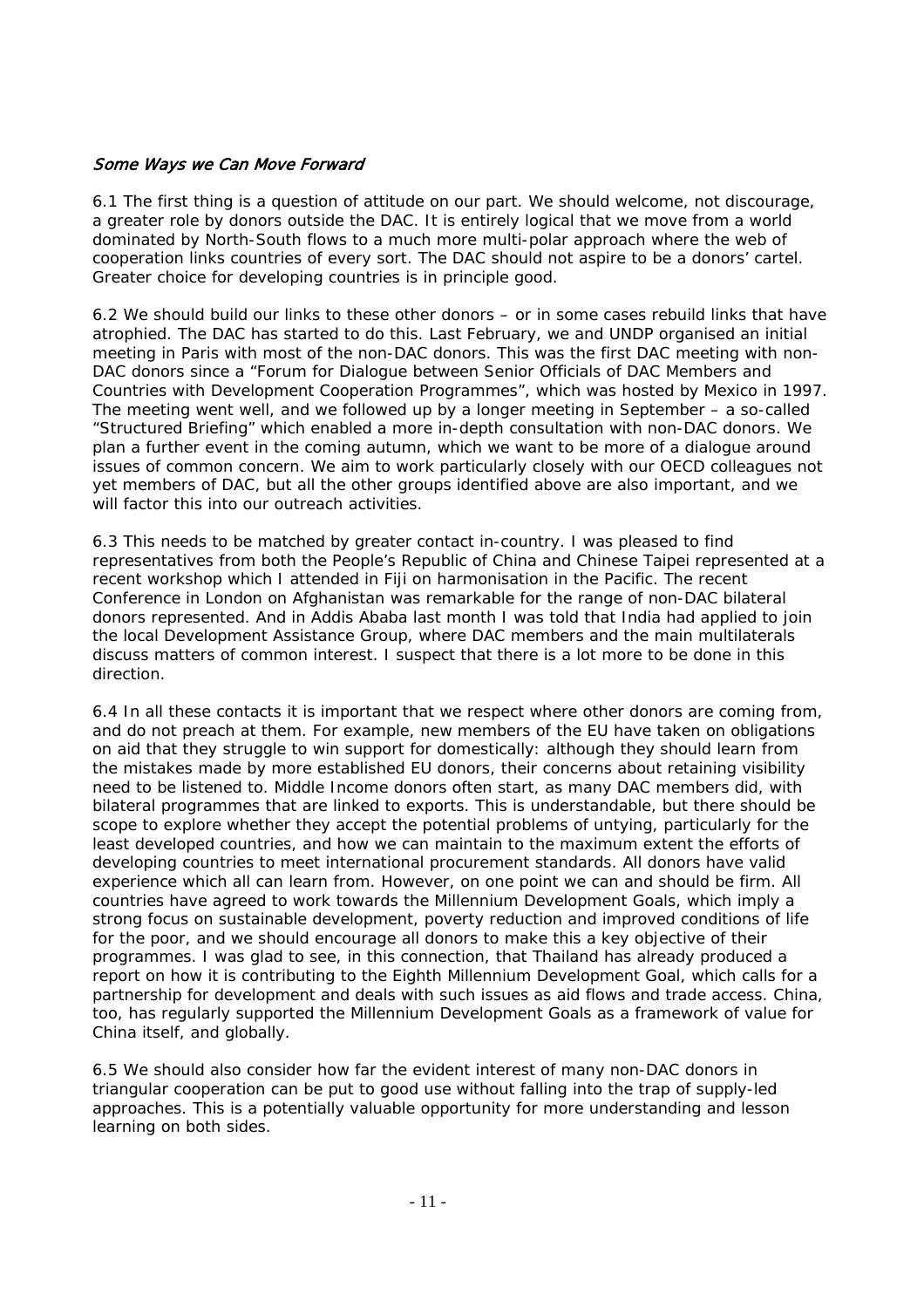6.6 In addition, we should encourage a more prominent role by non-DAC donors in multilateral finance. As an example, the non-DAC share of donor contributions to the latest IDA Replenishment was extraordinarily low. It was particularly notable that OPEC countries, which had accounted for nearly 8% of IDA in the mid-1970s, provided less than half a percent, far below their share of total aid. Non-DAC OECD countries provided 1.25%, most of it from Korea. Other emerging donors provided a similar total, more than half of it from Brazil, followed by Russia and Singapore. (Countries like India and China are not yet donors to IDA, but, as Table 1 showed, China is repaying over \$200 million a year and India approaching \$600 million a year: between them they account for around 40% of all IDA reflows from past lending.) A stronger role for non-DAC donors in the whole multilateral system – which must be matched by a stronger voice - is highly desirable.

6.7 Just as for OECD countries, we should also encourage countries whose policies impact on poor developing countries to give greater weight to the coherence of all their policies. Failing states in the developing world are in no-one's long term interest. If the effects of either OECD or Middle-Income countries' protectionist or mercantilist instincts, or the way in which they address their needs for raw materials, are inconsistent with building successful governance and successful economies in these poor countries, then such governments should consider very carefully the effects of their overall policies. Developing countries, on average, still impose higher levels of protection against other developing countries than do developed countries. Aid does not make up for bad policy in donor countries at any level of development.

6.8 Finally a word on another important tool to mobilize international finance: export credits. Over the last 25 years the OECD has been promoting the sensible use of export credits but also and more recently of aid credits; I am talking about the Arrangement on Officially Supported Export Credits. This text and the practice followed at the OECD aims at directing tied aid flows to poorer developing countries for commercially non-viable projects such as hospitals and schools; it also encourages renewable energies and water projects through specific rules. In addition, OECD Members have agreed to try and ensure that official export credits to the HIPCs are not provided for unproductive purposes. Of course these "soft law" disciplines and related self-restraint policies apply to OECD Members only and do not bind other donors. This is increasingly problematic as other countries become serious competitors in the provision of export credits, using terms and conditions which anecdotally may not comply with the OECD rules. The export credit community represented in the OECD is addressing this issue and is seeking to bring such providers into the fold. This may not be a quick process but the objective should remain to maintain a level playing field among donors without unravelling the level of "qualitative" standards applied to export credits and aid via the OECD-based rules. As I noted above, this is particularly important for countries with weak economies but historically low debt-service ratios, not least in Africa.

6.9 There are some important opportunities for dialogue with non-DAC donors that should be seized. First, the Russian G8 Presidency has decided to hold a special meeting with donors in and outside the DAC to consider matters of common concern. This meeting, which will take place in Moscow on 6-7 April, is an excellent initiative, and I am particularly pleased that that Russians have associated the DAC with it from the start.

6.10 Second, the UN General Assembly last year mandated ECOSOC to hold, on a biennial basis, a high level forum on Development Cooperation. The first is likely to take place in the summer of 2007, which will enable it to be carefully prepared. This should be a valuable venue to develop a better accounting that would give all donors credit on a comparable basis (based on DAC guidelines) for their development assistance activities. It could also be a good